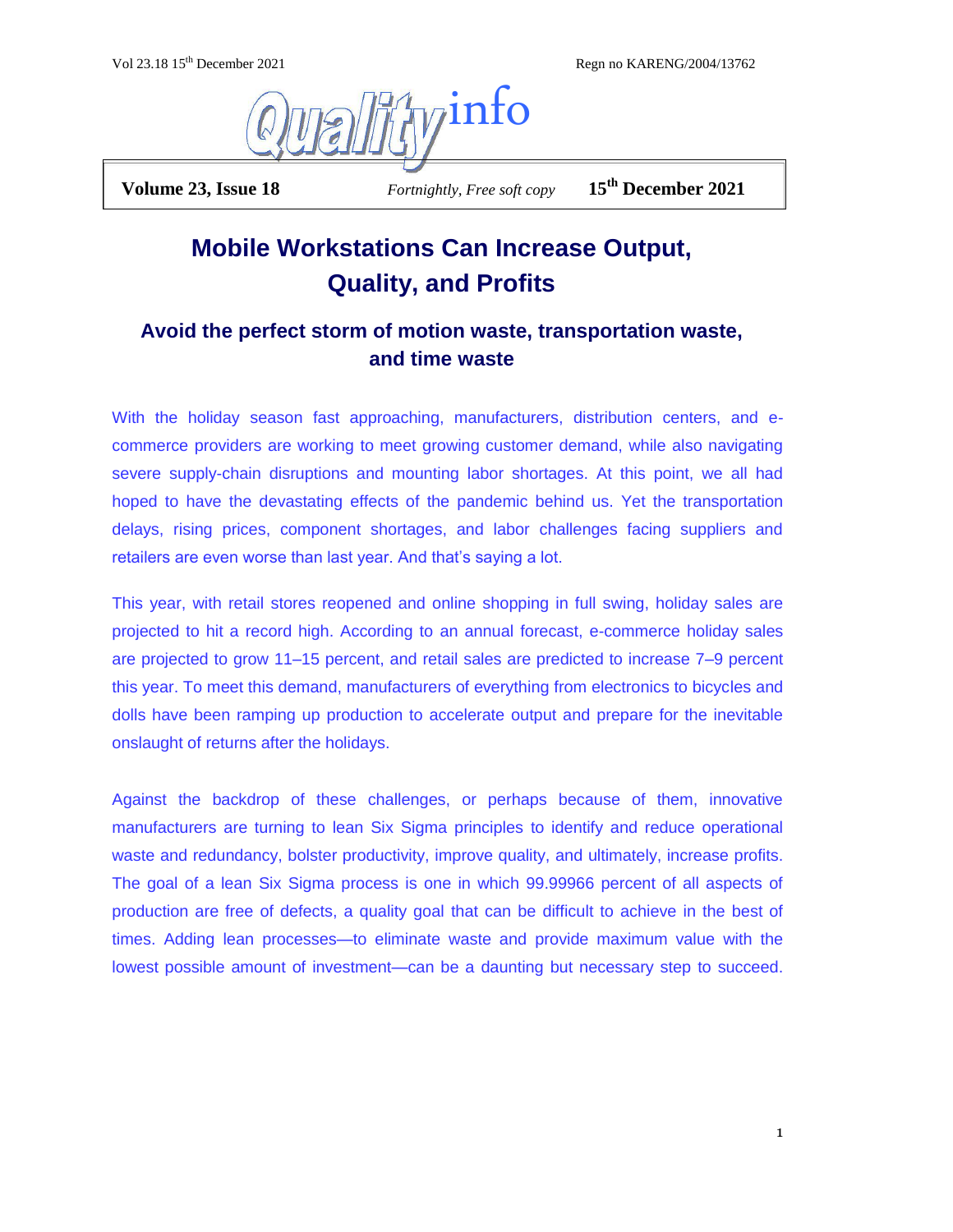Before initiating any lean processes, however, it's important to identify and quantify your pain points. Ask yourself, and others, including those actually performing the functions in your production or fulfillment facility, questions such as: What processes make your job most difficult? What resources do you need to access in real time to make the process more efficient?

Develop a root cause analysis, collect data, and establish a baseline against which you can measure improvement. Set key performance indicators that underscore the value to your operation. If shipping is the focus, for example, how much is coming in, how much is going out, how often are you printing a label? All these data and details will enable you to make tangible, actionable decisions and identify the best solutions.

One area that has traditionally been a stumbling block is in how manufacturers and distribution centers provide workers with the tools needed to do their jobs. Fixed workstations, once considered an innovative solution on the warehouse floor for data entry and other tasks, are now holding employees back. Now more than ever, workstations need to be mobile, equipped with advanced power systems and essential devices, and brought to the point of task to streamline processes, reduce downtime, increase productivity, and improve safety—all in keeping with the goal of maximum efficiency and minimum quality defects.



## **A perfect storm of waste**

Mobilized power workstations help to reduce motion waste, and enable more efficient picking, packing, and receiving in the warehouse.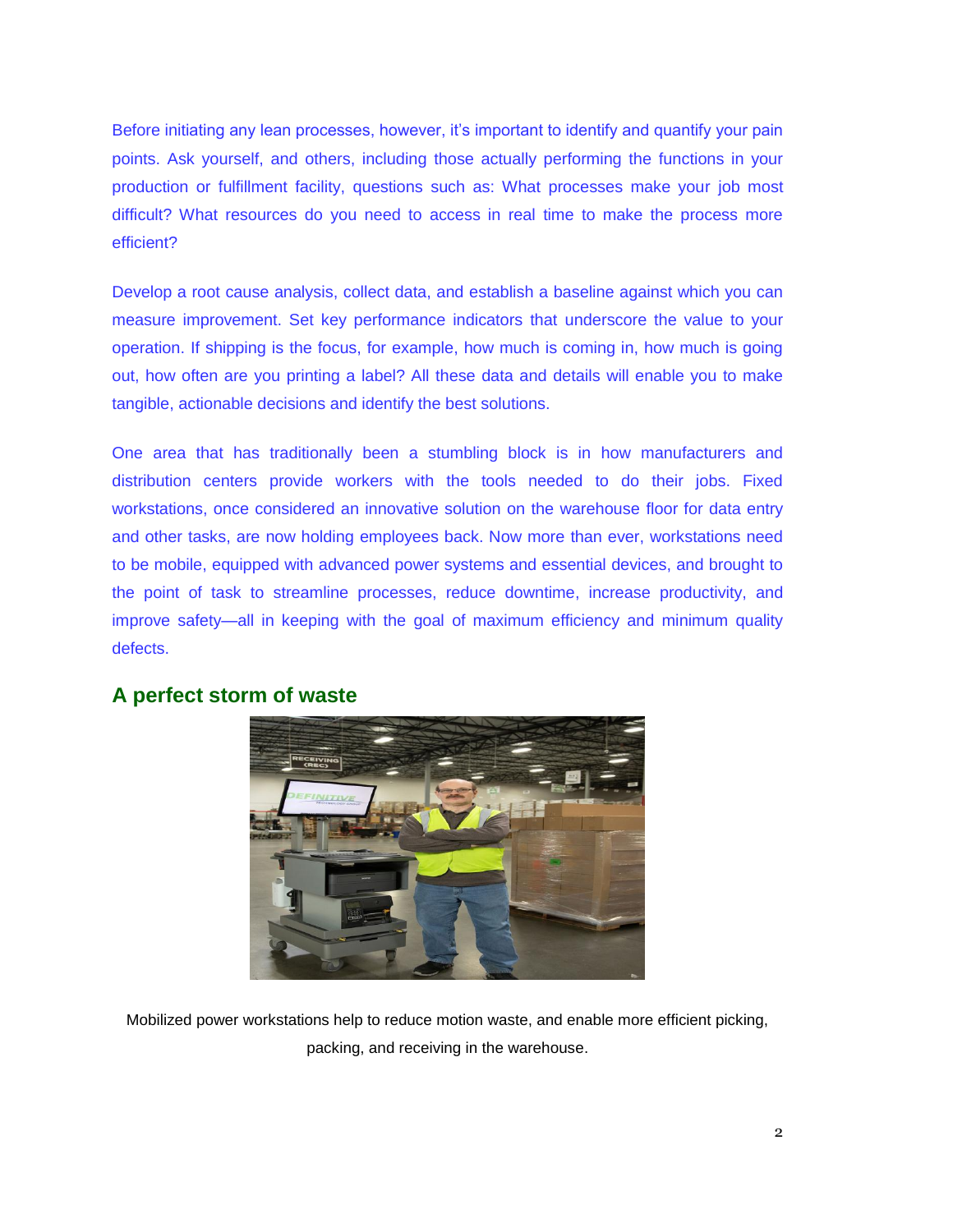Key to the benefits of mobilized workstations is their ability to eliminate waste. The disparate, siloed nature of most production facilities creates space for a perfect storm of waste—motion waste, transportation waste, and time waste—leading to a reduction in output, an increase in process deviation or damage, and ultimately, decreased profits. Quality operations, for example, often a unit separate from manufacturing, can be an area of tremendous waste with a product having to leave the manufacturing floor for quality control review and then return back again. Process disruptions such as this lead to motion and transport waste and increase the likelihood of product damage. Yet, by mobilizing inspection and testing equipment, employees can execute these tasks directly on the manufacturing line for greater accuracy and efficiency, thus mitigating risk and reducing production time—by half, in some cases.

This seems like a simple solution, but the challenge has been the need for power for the devices that must be mobilized—from laptops and other devices, to printers or barcode scanners. If an employee has to traverse the floor to recharge a battery, then the steps saved from the manufacturing floor to the quality control site aren't really worth the effort. Manufacturers and distribution centers looking to mobilize workstations should consider if their battery systems are advanced enough to provide lengthy operation, as well as enable them to be easily swapped out directly on the workstation. By mobilizing computing power and bringing it to the point of task, manufacturers and fulfillment centers can address key pain points to eliminate or minimize problems *before* they occur and slow down an already challenging holiday season.

By applying a lean analysis, one of the world's largest e-commerce providers identified the bottlenecks to faster and more accurate operations in the distribution center, and as usual the biggest culprit was motion waste. Outfitting employees with the mobile computing power needed to process, receive, pick, pack, and ship orders with fewer steps on the factory or distribution floor not only alleviated movement waste, but it also reduced errors and significantly reduced the risk of deviation or damage.

As another example, a leading international food manufacturer realized that it could drastically simplify and optimize its dispatch process by applying lean principles. In the traditional process, an associate would unload and sort from a trailer, select items to dispatch, count the trays and stacks of items, walk to a fixed terminal to print tags, then walk back to the item and place tags on stacks. Moving to mobilized workstations enabled the manufacturer to print tags for items directly from the workstation and apply them all from the